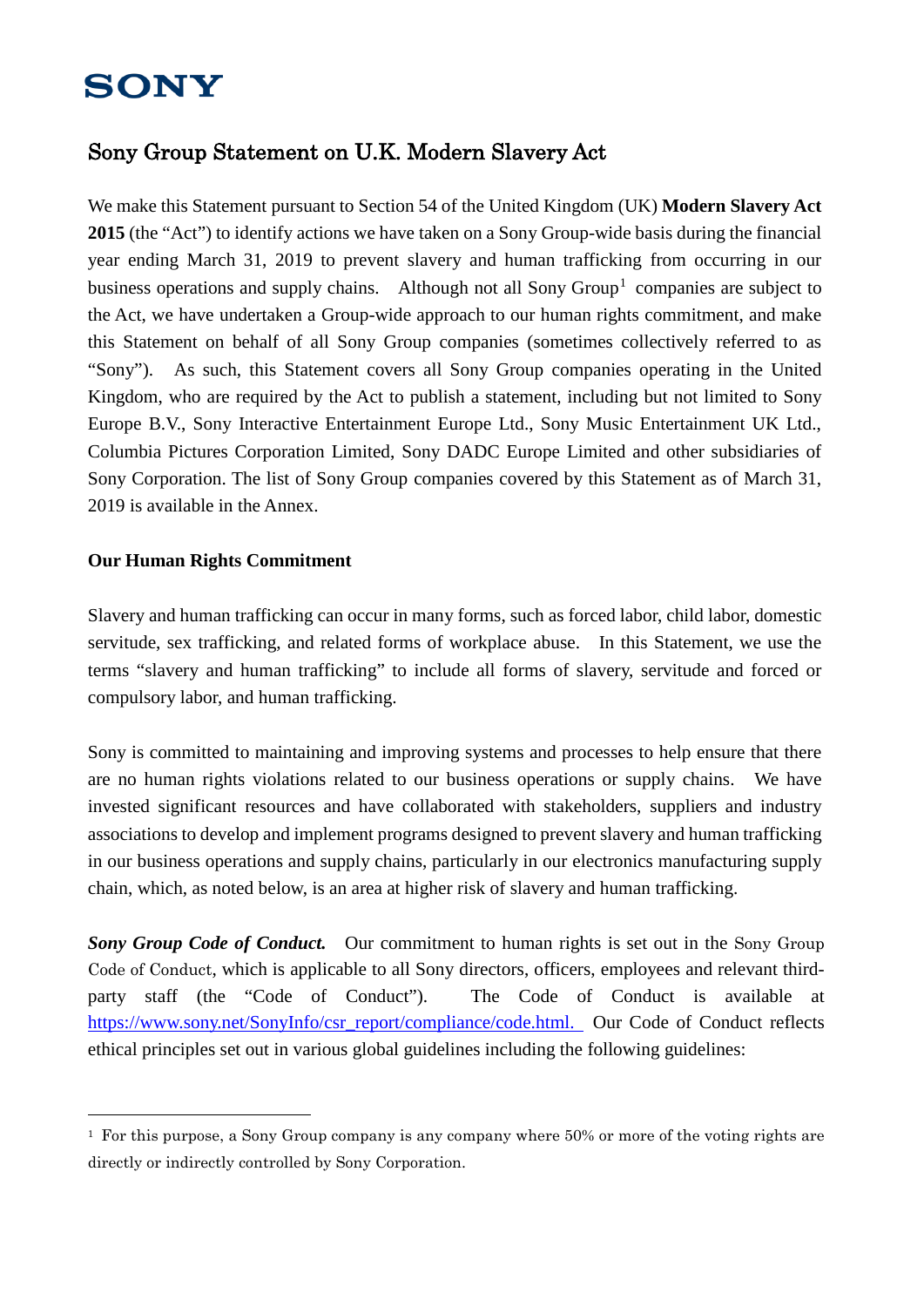- Organization for Economic Co-operation and Development (OECD) Guidelines for Multinational Enterprises
- The United Nations Global Compact
- The United Nations Universal Declaration of Human Rights
- The Guiding Principles on Business and Human Rights and Sustainable Development Goals (SDGs)

The Code of Conduct prohibits any form of forced, involuntary or child labor in our operations, requires all Sony Group companies to adopt sound labor and employment practices and to treat their employees in accordance with applicable laws. Each Sony Group company must take appropriate steps to assure compliance with the Code of Conduct, including establishing appropriate disciplinary procedures, which may include termination of employment, for violations of the Code of Conduct.

In addition, in accordance with our Code of Conduct, all Sony Group suppliers and contractors are expected to adhere to Sony's ethical values and comply with Sony policies concerning compliance with laws, respect for human rights and fair labor and employment practices.

Our Code has been translated into 23 languages.

## **1. Our Business and Supply Chain**

Sony is engaged in the development, design, manufacture, offer and sale of various kinds of electronic equipment, instruments and devices for consumer, professional and industrial markets such as game hardware and software, televisions, audio and video recorders and players, still and video cameras, mobile phones, and semiconductors (collectively, our "electronics" products). There are 15 Sony-operated manufacturing sites for our electronics products, which are located in Japan, China, South Korea, Thailand, Malaysia, UK and Brazil. We also contract with third parties to manufacture certain electronics products on our behalf. We procure materials and component parts for those products from suppliers located throughout the world.

In addition to electronics, Sony is engaged in the development, production, manufacture, and distribution of recorded music; management and licensing of the words and music of songs; production and distribution of animation titles, including game applications based on animation titles; the acquisition and distribution of motion pictures and television programming; the operation of television and digital networks; licensing, development, publishing, manufacture and distribution of videogames in physical and digital formats and the operation of a digital network supplying videogames and other digital content and services to consumers. Sony is also engaged in various financial services businesses, including life and non-life insurance operations through its Japanese insurance subsidiaries and banking operations through a Japanese internet-based banking subsidiary.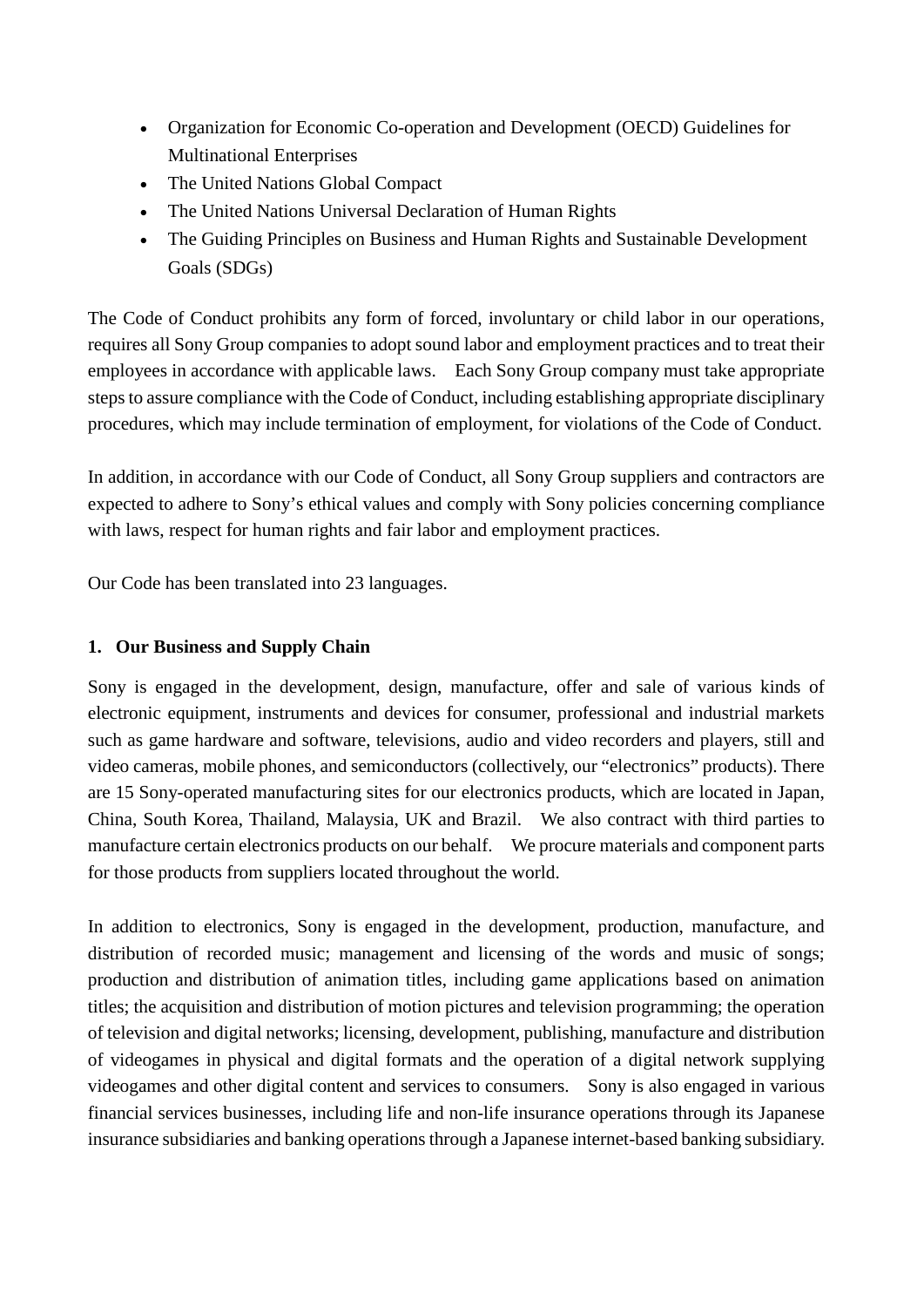Sony is also engaged in a network services business and an advertising agency business in Japan. As of March 31, 2019, Sony had approximately 114,400 employees.

## **2. Risks of Slavery and Human Trafficking in our Business and Supply Chains**

We employ rigorous hiring procedures and have implemented robust employment policies and other controls to mitigate the risk of slavery and human trafficking in our own business operations.

We engaged BSR, an independent, non-profit, global organization devoted to building a just and sustainable world, to reevaluate risks of slavery and human trafficking in our business operations and related supply chains. From the assessment, we determined that our electronics manufacturing supply chain was at higher risk for potential human rights abuses than our business operations and supply chains of our other business segments, which were determined to be low-risk for these abuses. We are therefore prioritizing our electronics manufacturing operations in our Group-wide efforts.

## **3. Supplier Compliance Procedures and Adherence to Our Values**

*Supply Chain Code.* We are committed to working with our suppliers and other stakeholders to understand further potential areas of risk and increase transparency and we seek to use our influence to help mitigate any negative impacts identified. Sony is a founding member of the Responsible Business Alliance (RBA, formerly Electronic Industry Citizenship Coalition®), a non-profit coalition comprising electronics, retail, automotive and toy companies committed to supporting the rights and well-being of workers and communities affected by the global electronics supply chain. Sony has adopted the Sony Supply Chain Code of Conduct (the "Supply Chain Code") for our electronics products suppliers. The Supply Chain Code, which incorporates the RBA Code of Conduct, establishes standards designed to, among other things, ensure that human rights of workers are upheld and that workers are treated with respect and dignity by suppliers. In particular, the Supply Chain Code prohibits forced, bonded or indentured labor, involuntary prison labor, slavery and human trafficking. The Supply Chain Code is available at [http://www.sony.net/SonyInfo/csr\\_report/sourcing/supplychain/code.html](http://www.sony.net/SonyInfo/csr_report/sourcing/supplychain/code.html).

The Supply Chain Code is aligned with the UN Guiding Principles on Business and Human Rights, the ILO Declaration on Fundamental Principles and Rights at Work and the UN Declaration of Human Rights.

*Contract Terms.* Sony's global master purchase agreement with direct products, parts, components and accessories suppliers in our electronics manufacturing operations executed after 2011 require such suppliers to comply with all applicable labor and employment laws and ethical standards (including laws and standards related to working hours, working conditions, wages, benefits, employee health and safety, child labor, freely chosen employment, humane treatment, freedom of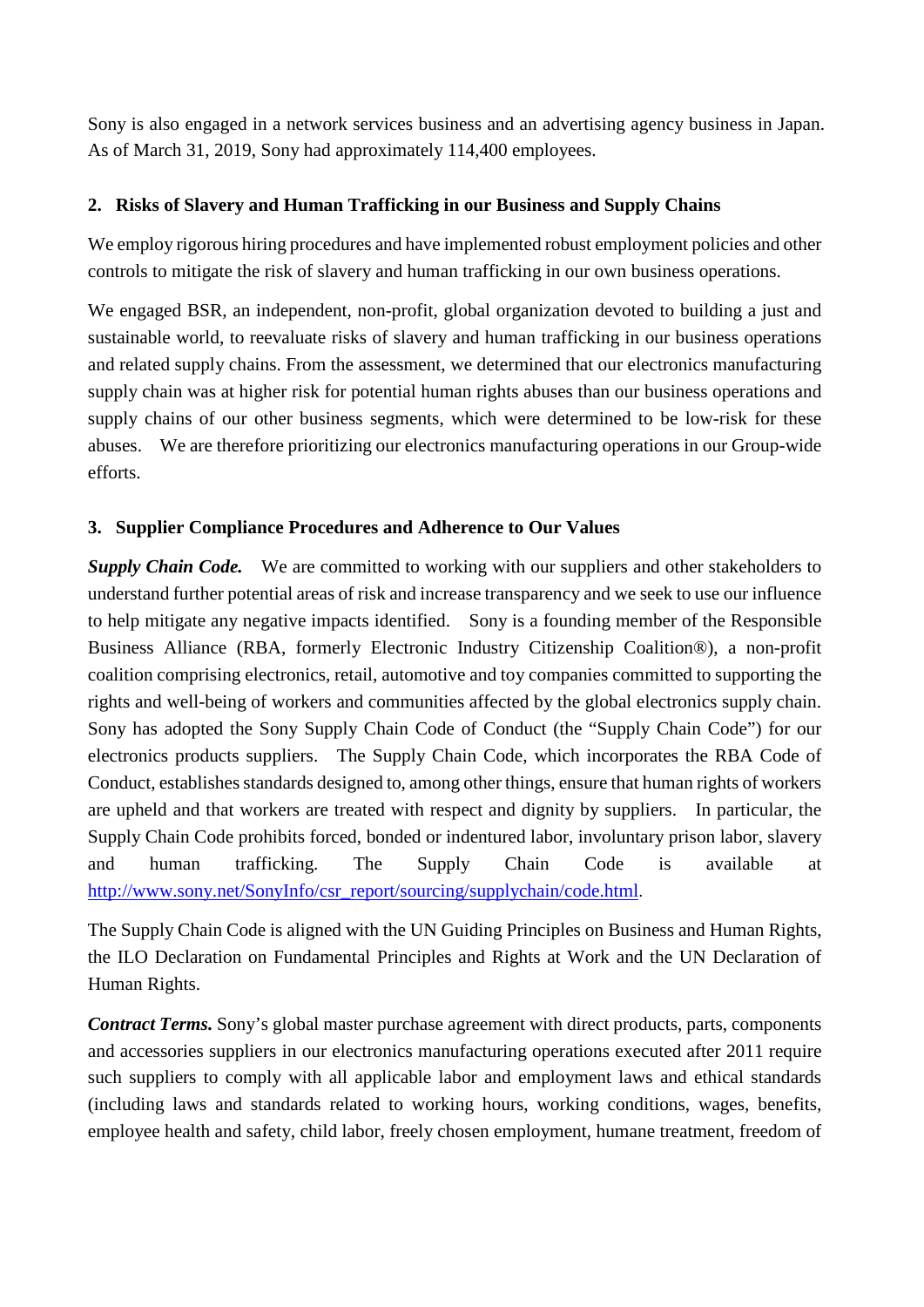association and non-discrimination) and our standard guidelines and requirements including the Supply Chain Code.

In 2018, as part of our continued efforts to strengthen Sony's supply chain management and prevent the use of forced labor in our supply chains, we sent a written reminder to our suppliers stressing the importance of compliance with our Supply Chain Code. Our communication included the latest information on applicable human rights related laws and regulations, common industry findings related to forced labor and the latest self-assessment tools.

## **4. Ongoing Monitoring and Assessment of Electronics Manufacturing Operations and Supply Chain**

*Internal Leadership.* Sony's corporate social responsibility, procurement and production groups take the lead in promoting Sony's responsible sourcing practices, including practices designed to prevent slavery and human trafficking. Our corporate social responsibility group communicates with external stakeholders to monitor trends and best practices and our procurement and production groups are responsible for overall policy implementation in our electronics manufacturing operations.

*Self-assessments.* Assessments and audits are an integral part of our overall supply chain management process. We conduct a self-assessment utilizing the RBA Self-Assessment Questionnaire ("RBA Questionnaire") at all of our own electronics manufacturing sites every year to monitor adherence to the Code of Conduct and the Supply Chain Code. The RBA Questionnaire was completed by all manufacturing sites for fiscal year 2018 and did not identify any areas of major non-conformance to our standards. Pursuant to our internal procedures, in the event any non-conformance is identified, an improvement plan is put in place to ensure conformance to the standards set by these Codes.

## **[Case]**

## **Assessment of Labor Conditions for Foreign Workers Employed at Manufacturing Sites**

In response to increasing concerns over labor conditions of migrant workers, since 2017 Sony has conducted risk assessments at its manufacturing sites to determine which manufacturing sites in Japan have the highest risk of directly or indirectly engaging foreign workers. Based on the results of these assessments, in fiscal year 2018, Sony identified several manufacturing sites in Japan where our on-site business partners employ foreign workers. Sony asked our on-site business partners at these sites to survey foreign workers to ensure that appropriate hiring processes were used to engage foreign workers at these sites. Where necessary, we asked our partners to improve compliance with the Supply Chain Code. Sony continues to monitor labor conditions at these sites.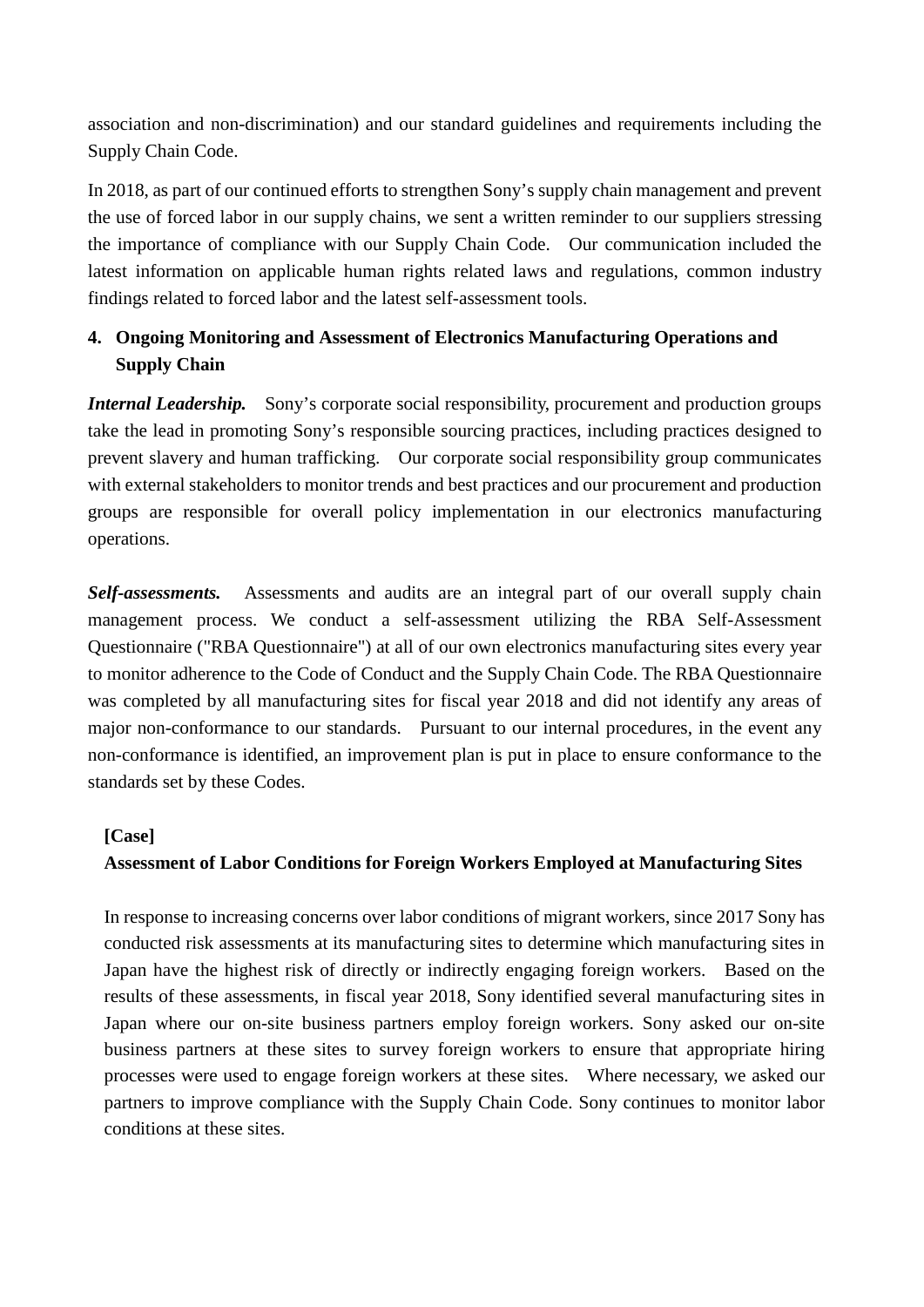*Supply Chain Assessments and Audits.* Since 2008, Sony has also conducted assessments of all direct electronics suppliers utilizing the RBA Questionnaire and risk assessment tool to help us identify suppliers in our electronics manufacturing supply chain who may pose a risk of slavery and human trafficking and determine if we need to take further actions with any of these suppliers. For example, if a supplier employs foreign migrant workers, Sony's internal procedures provide that Sony will inspect that supplier's workplace to determine if such workers are subjected to forced labor, whether dormitory facilities provided to these workers meet international standards, and whether the supplier's working environment is clean and safe. We repeat this assessment each year for our major electronics suppliers. During our 2018 fiscal year, we completed assessments for 233 suppliers and identified 15 suppliers for on-site inspections. We completed our inspection of these 15 suppliers' facilities in fiscal year 2018 and issued a corrective action plan for each instance where the supplier failed to comply with the requirements of the Supply Chain Code. We are monitoring these corrective action plans to confirm that all identified improvements necessary to comply with our Supply Chain Code have been implemented.

We also review media and NGO reports to help determine our highest-risk suppliers. Our highestrisk suppliers are required to undergo audits conducted by an independent third party utilizing the RBA framework for third party audits. This framework includes an assessment of labor practices.

If any deficiencies are discovered during any such assessment and/or audit, the supplier is required to develop an improvement plan to remediate the deficiencies. Sony monitors the supplier's performance against this plan. Sony procedures provide that, if the supplier does not show satisfactory improvement, Sony will reconsider its relationship with the supplier and may discontinue new business until the supplier makes the required improvements.

*Grievance Mechanism.* Sony employees are encouraged to raise any concerns and have multiple channels to do so, including an ethics hotline that is available in the local language and staffed by independent third-party operators. Sony protects reporters from retaliation. Sony also operates a hotline for external stakeholders to report violations of the Supply Chain Code.

Sony investigates allegations expeditiously and objectively. If a violation by a supplier is confirmed, Sony requires the supplier to take corrective action. If a supplier refuses to cooperate with the investigation or fails to take requested corrective action, Sony will reconsider the business relationship. If the violation involves an indirect supplier, Sony will work with its direct supplier to obtain corrective action from such indirect supplier.

## **5. Training**

All Sony Group employees are required to receive initial and periodic refresher training on the Code of Conduct to help ensure they understand our internal policies. The procurement staff for our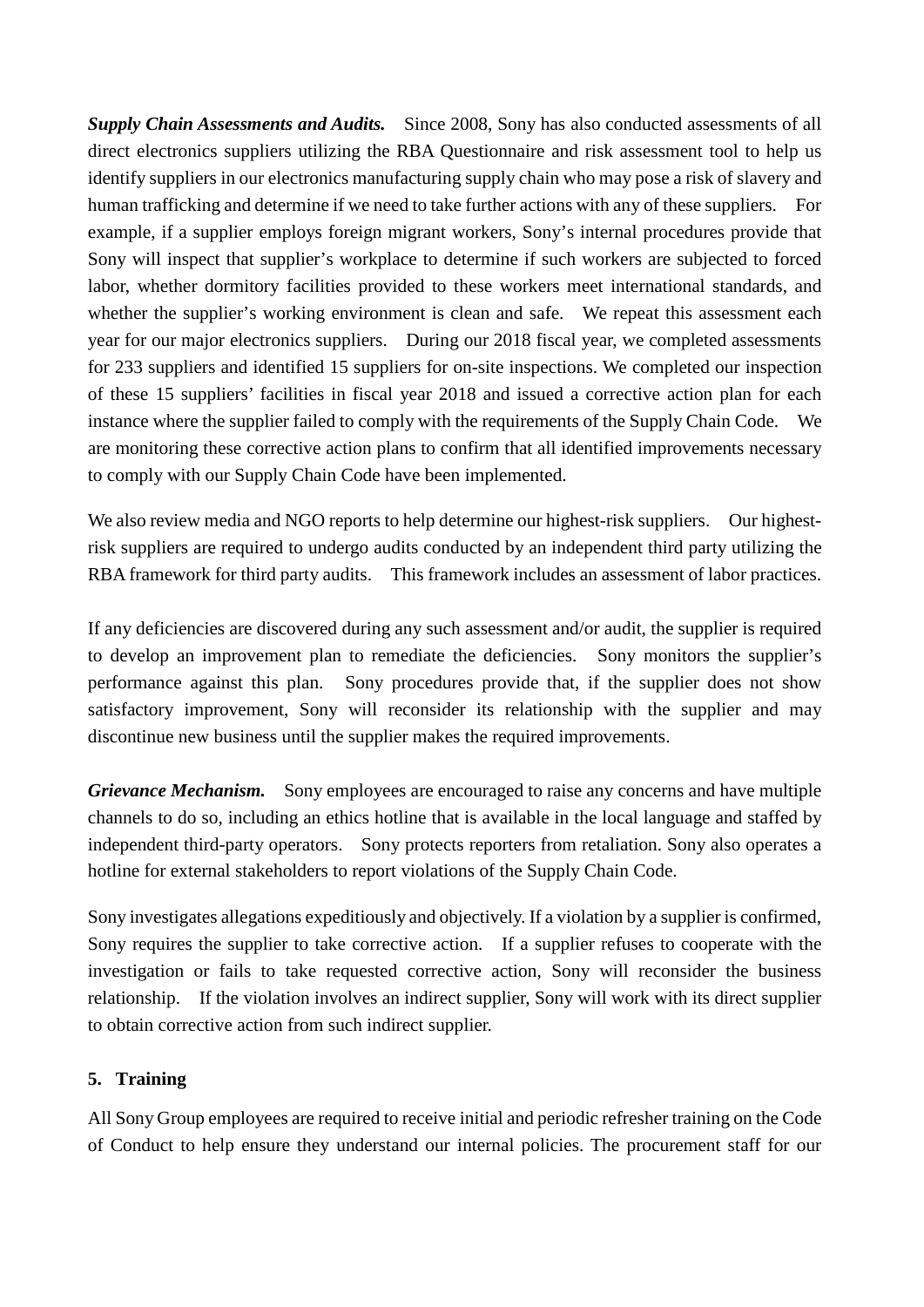electronics manufacturing operations receives additional training on the Supply Chain Code standards, how to identify risks of slavery and human trafficking, and how to conduct an effective supplier assessment.

During our on-site supplier assessments, our staff members provide training to our suppliers on the Supply Chain Code and share Sony's experience on how socially responsible practices benefit business operations, such as increased productivity and lower staff turnover.

Pursuant to the delegation of authority approved by the Board of Directors of Sony Corporation, this Statement has been approved by Ichiro Takagi, Senior Executive Vice President in charge of Manufacturing, Logistics, Procurement and Engineering Platform, and Shiro Kambe, Executive Vice President and Corporate Executive Officer in charge of Legal, Compliance and CSR.

 $\frac{1}{2}$  . Halle

Shiro Kambe Executive Vice President Corporate Executive Officer in charge of Legal, Compliance and CSR September 2019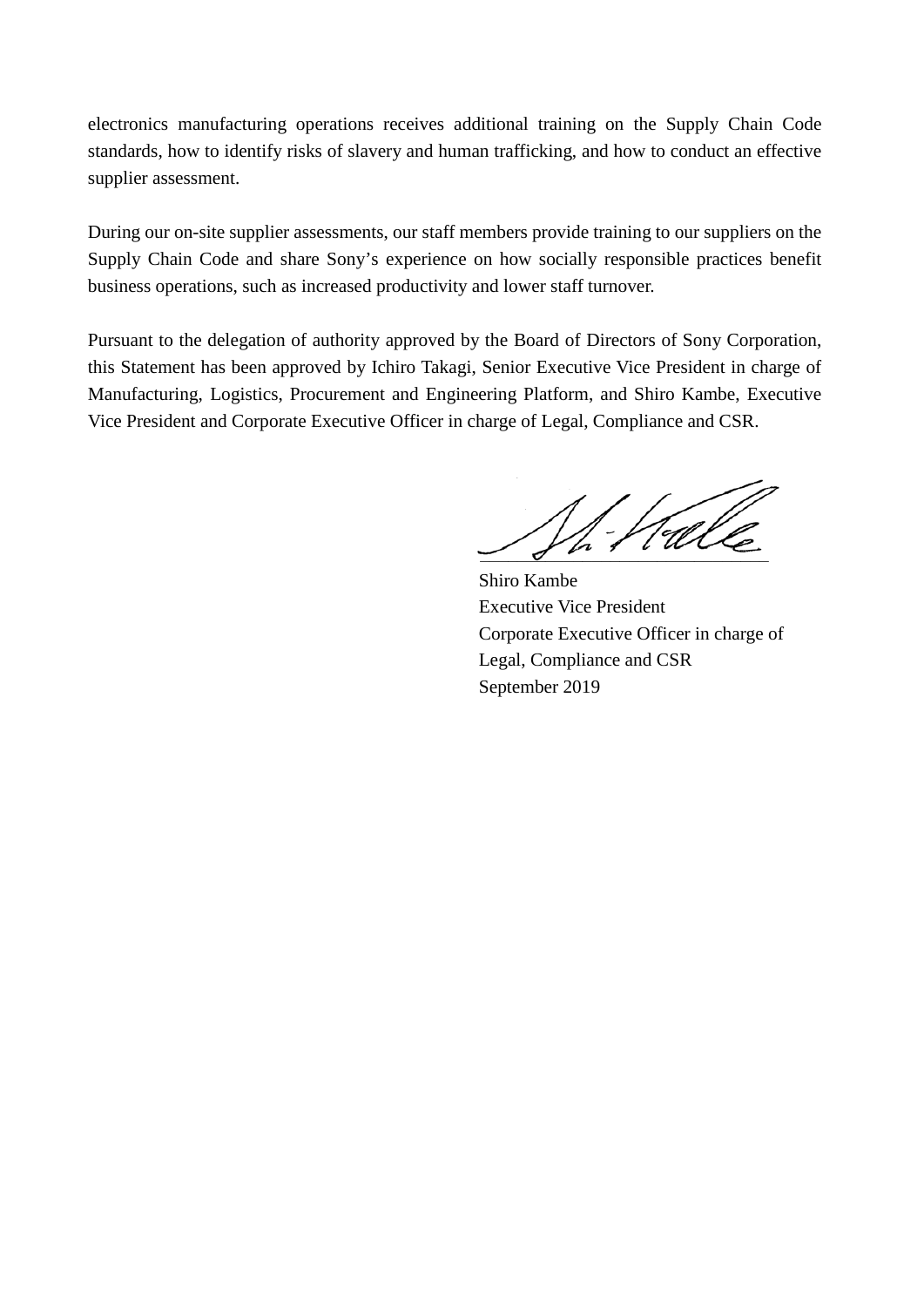#### **Annex**

- · Black Butter Limited
- · Bleeding Fingers Inc.
- · Columbia Pictures Corporation Limited
- · Electric Ray Limited
- · EMI Production Music
- · Essential Music & Marketing Limited (t/a The Orchard)
- · Extreme Music Library Limited
- · Hawk-Eye Innovations Limited
- · Insanity Records Limited
- · Left Bank Pictures Limited
- · Manga Entertainment Limited
- · Ministry Of Sound Recordings Limited
- · Now That's What I Call Music LLP
- · Pulse Innovations Limited
- · Simco Limited
- · Sony/ATV Music Publishing UK
- · Sony DADC Europe Limited
- · Sony Europe B.V.
- · Sony Interactive Entertainment Europe Ltd.
- · Sony Interactive Entertainment Network Europe Limited
- · Sony Interactive Entertainment UK Limited
- · Sony Mobile Communications AB
- · Sony Music Entertainment UK Ltd.
- · Sony Music Entertainment Ireland Limited
- · Sony Music International Limited